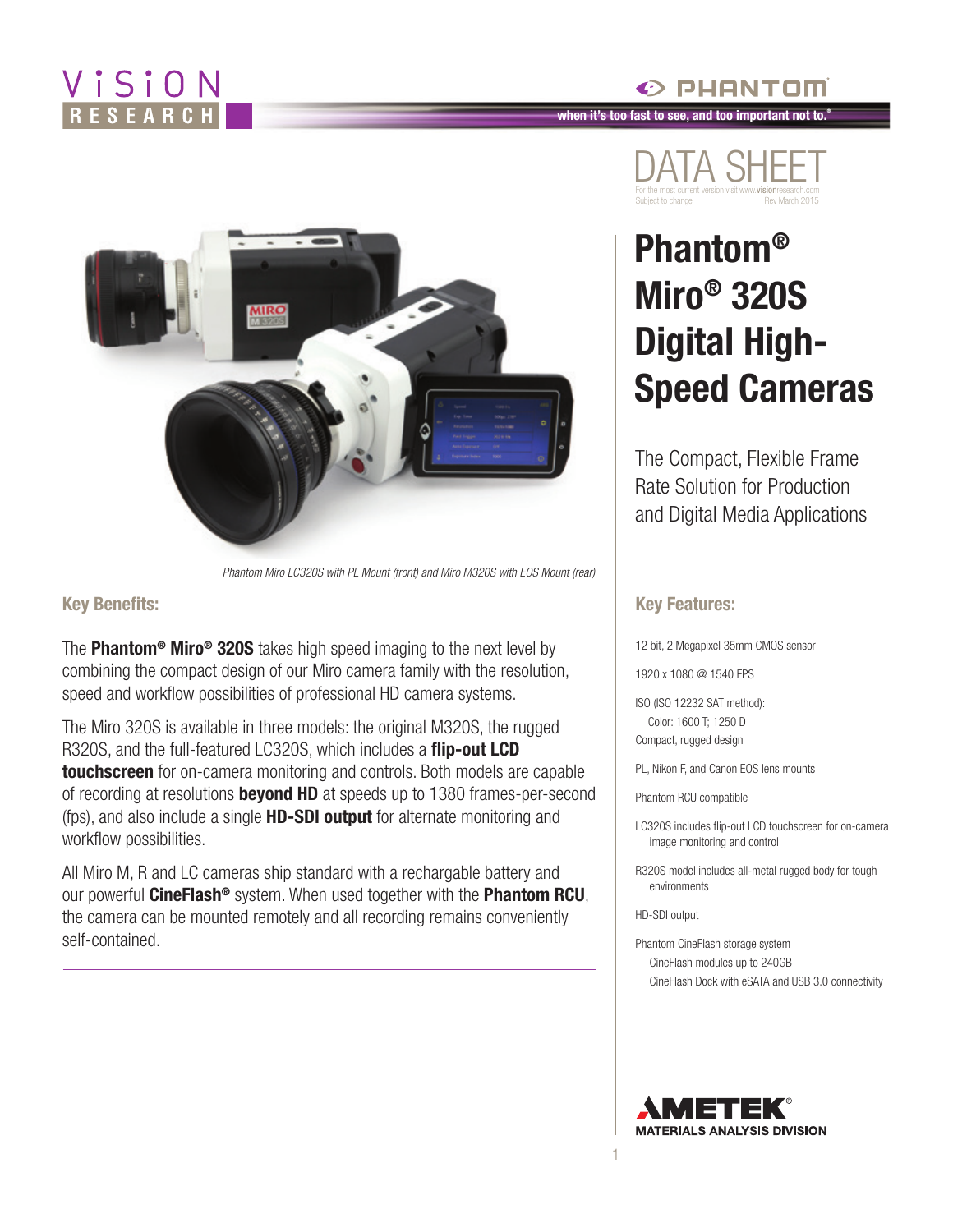## PHANTOM

**when it's too fast to see, and too important not to.®**

#### **Miro® M320S, R320S and LC320S**



# Based on the **award-winning**

technology of Phantom cinema cameras, Miro 320S cameras take quality, portability and performance to the next level.

#### **Versatility**

The Miro product family follows the Phantom tradition in versatility by adapting to several imaging applications, and the Miro 320S is no exception. With precise control over resolution, frame rate, exposure time and trigger point, this camera is ideal for applications ranging from industrial & scientific, to media and TV production.

The Miro 320S is available with a variety of lens mounts, including Canon EOS, 35mm PL, Nikon-F, and C. Optical low-pass filters are also available for applications where image quality is key. The EOS mount enables the use of Canon's EF and EF-S lenses, which can be controlled from the RCU, Phantom

PCC software, or an aperture ring on the mount itself. Remote control of aperture and focus is a huge benefit when cameras are remotely located and/or difficult to reach.



*Phantom Miro LC320S with Canon EOS Mount*

## **Workflow & Phantom CineFlash Storage Solution**

Directly record to up-to 12 Gigabytes of internal memory and preview the shot immediately by playing back over HD-SDI, or Gb Ethernet. Save your shot by editing the clip and quickly transfer to an installed Phantom CineFlash drive.



*Phantom CineFlash Drive & CineFlash Dock*

Alternatively, record the HD-SDI playback to a separate device. Re-arm the camera and you're ready for the next shot.

CineFlash drives are available in sizes **up to 240 Gigabytes**, and offer write speeds of 4GB/minute. A full 12 GB Cine will save in less than 3 minutes.

At the end of the day, or once the drive is full, simply remove it from the camera and download Cine Raw files via the CineFlash Dock or over the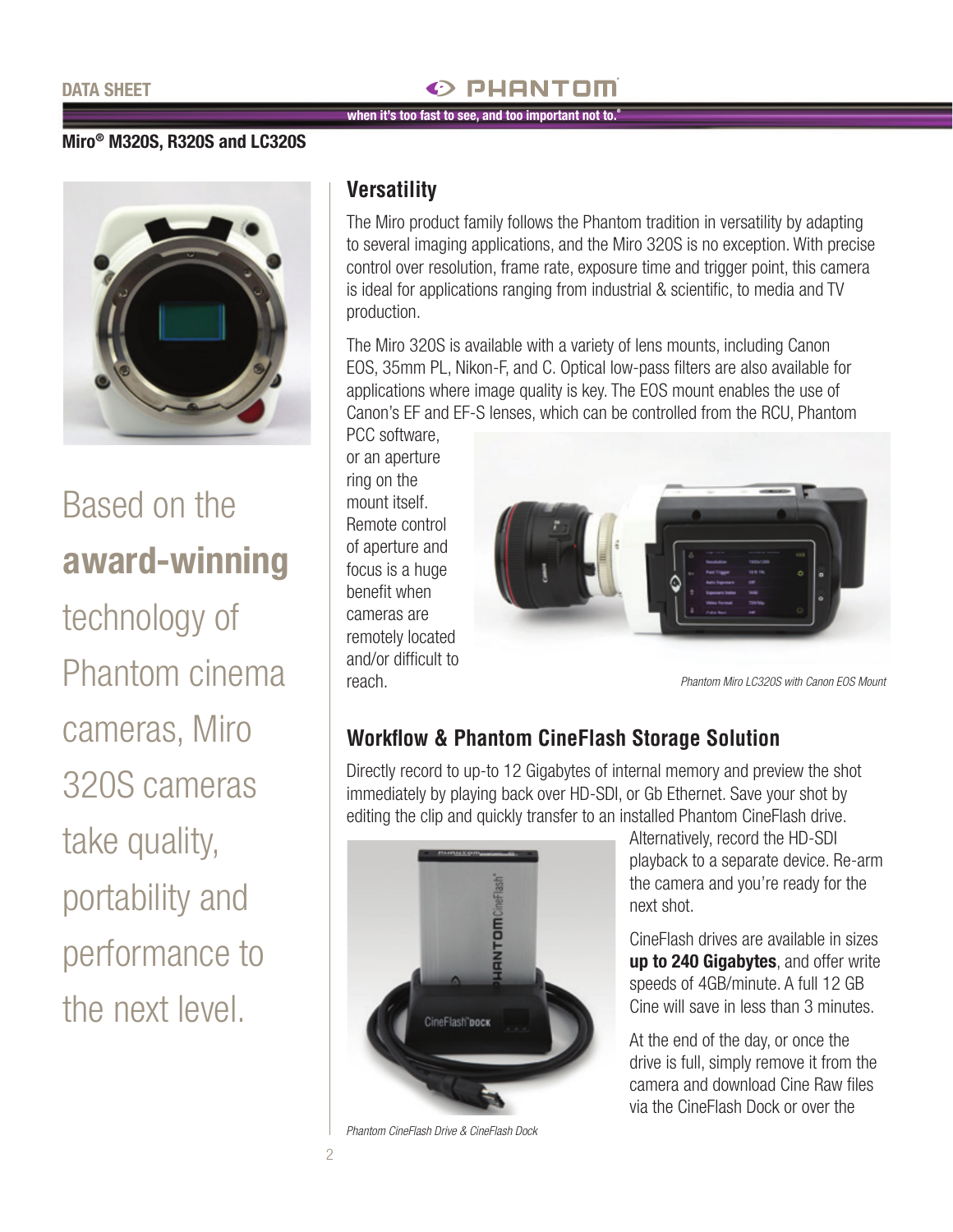camera's Ethernet. The CineFlash Dock connects to your computer via eSATA or USB 3.0 for speedy downloads.

Phantom Cine Raw files can then be processed using Phantom PCC to take further advantage of the Miro M, R & LC series color processing, which includes userdefined **color matrices, color temperature settings and tone curves**.

## **Specifications**

The Miro 320S is based on a >2Mpx sensor with 3.2 Gpx/s throughput. This means frame rates of approximately 1380 fps at 1920 x1200, with higher frame rates at lower resolutions. This camera has 12-bit pixel depth, and uses micro-

lenses on its customdesigned CMOS sensor to achieve exceptional light sensitivity.

The Phantom Miro 320S is available with 3GB, 6GB or 12GB of internal RAM Memory. Expected record times and maximum frame rates per resolution can be found in the tables to the right.



*Phantom Miro M320S*

### **Enhance your workflow with Phantom Accessories**

The Phantom Remote Control Unit (RCU), is a valuable accessory for both the Miro M, R and LC series cameras, offering complete control when the camera is mounted remotely. When paired with the M320S specifically, it enables remote



*RCU-Miro Kit, Includes Phantom RCU, Mounting Bracket and Cables*

operation and monitoring, creating a fully portable high speed imaging solution.

Vision Research and our partners offer a variety of standard and cinemastyle accessories for mounting, power, handling and monitoring. Ask your Phantom sales rep for more details.

| <b>Record Time:</b><br><b>M320S w/12GB Ram</b> |            |                |  |  |  |
|------------------------------------------------|------------|----------------|--|--|--|
| <b>Resolution</b>                              | <b>FPS</b> | <b>Seconds</b> |  |  |  |
| 1920 x 1200                                    | 1,380      | 2.5            |  |  |  |
| 1920 x 1200                                    | 1,000      | 3.2            |  |  |  |
| 1920 x 1080                                    | 1,530      | 2.6            |  |  |  |
| 1920 x 1080                                    | 1,000      | 3.5            |  |  |  |
| 1920 x 1080                                    | 500        | 6.9            |  |  |  |
| 1920 x 1080                                    | 24         | 144.4          |  |  |  |
| 1152 x 1152                                    | 2,240      | 2.8            |  |  |  |
| 1152 x 1152                                    | 1,000      | 6.0            |  |  |  |
| 1024 x 1024                                    | 2,770      | 2.9            |  |  |  |
| 1280 x 720                                     | 3,200      | 2.7            |  |  |  |
| 1280 x 720                                     | 1,000      | 8.6            |  |  |  |
| 1280 x 720                                     | 60         | 144.4          |  |  |  |
| 640 x 480                                      | 8,300      | 3.3            |  |  |  |
| 640 x 480                                      | 1,000      | 26.0           |  |  |  |

| <b>Maximum Frame Rates</b> |         |  |  |  |
|----------------------------|---------|--|--|--|
| <b>Resolution</b>          | FPS     |  |  |  |
| 1920 x 1200                | 1,380   |  |  |  |
| 1920 x 1080                | 1,530   |  |  |  |
| 1152 x 1152                | 2,240   |  |  |  |
| 1024 x 1024                | 2,770   |  |  |  |
| 1280 x 800                 | 2,940   |  |  |  |
| 1280 x 720                 | 3,200   |  |  |  |
| 896 x 720                  | 4,300   |  |  |  |
| 640 x 480                  | 8,300   |  |  |  |
| 512 x 512                  | 9,200   |  |  |  |
| 384 x 288                  | 19,000  |  |  |  |
| 256 x 256                  | 26,400  |  |  |  |
| 128 x 128                  | 62,000  |  |  |  |
| 128 x 64                   | 102,000 |  |  |  |
| 64 x 8                     | 240,000 |  |  |  |

| <b>ISO SAT</b>                          |      |              |      |  |  |
|-----------------------------------------|------|--------------|------|--|--|
| <b>Mono</b>                             |      | <b>Color</b> |      |  |  |
| ISO SAT T ISO SAT D ISO SAT T ISO SAT D |      |              |      |  |  |
| 12.500                                  | 5000 | 1600         | 1250 |  |  |